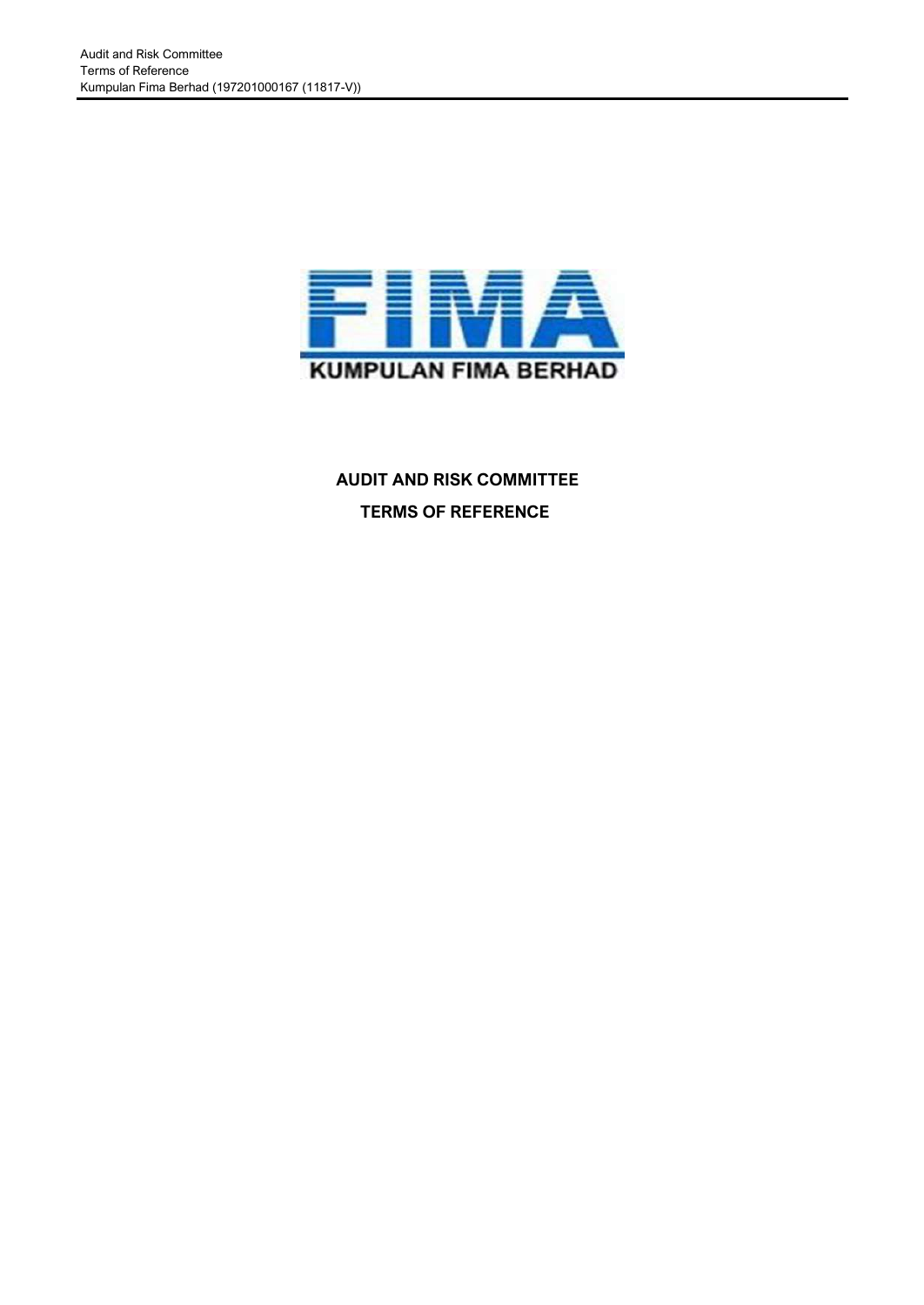# **TABLE OF CONTENTS**

| 1. | Composition                     |         |
|----|---------------------------------|---------|
| 2. | Role                            | $1 - 5$ |
| 3. | Rights and authority            | 5       |
| 4. | Meetings                        | 6       |
| 5. | Audit and Risk Committee report | 6       |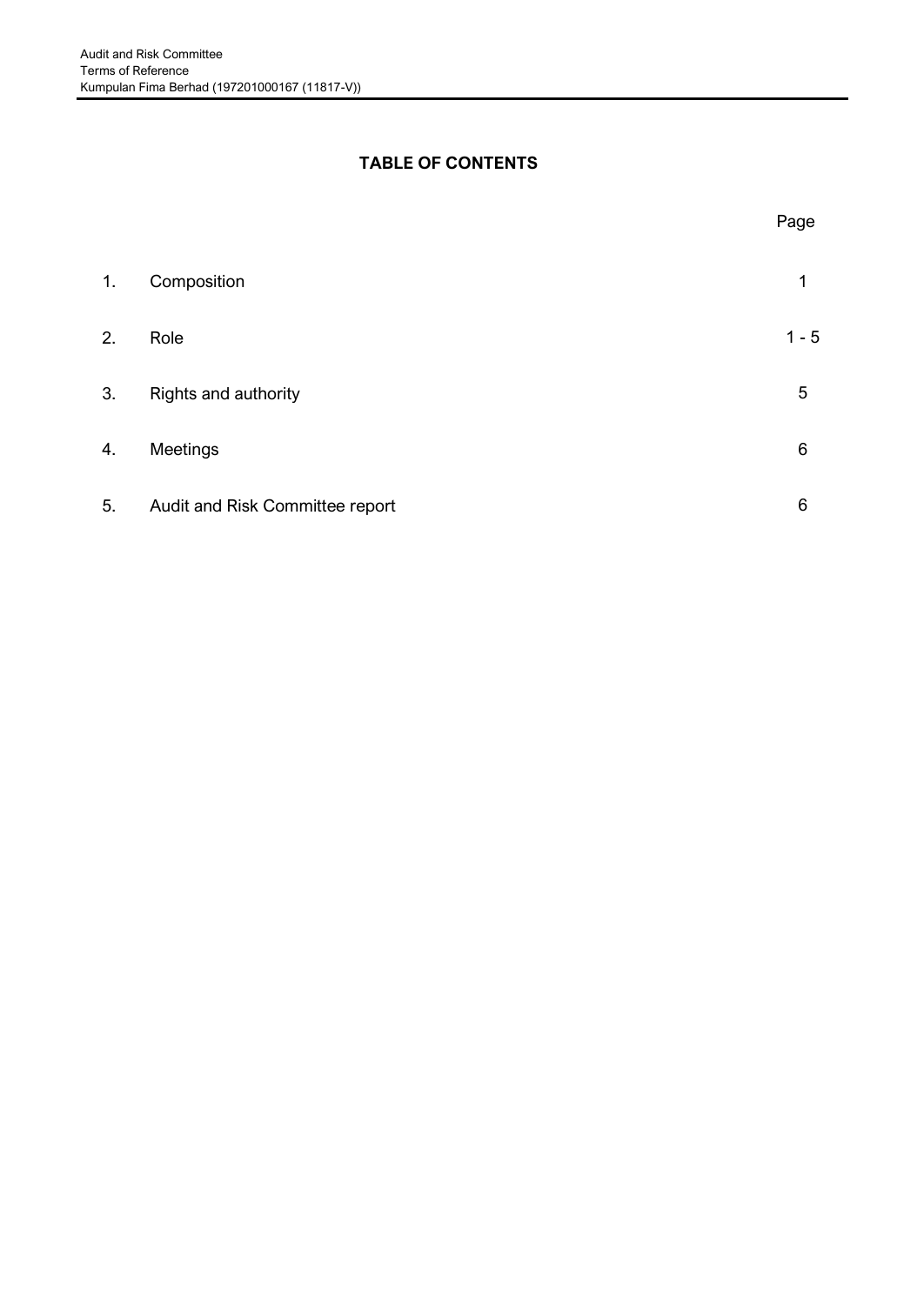# **1.0 COMPOSITION**

The Audit and Risk Committee ("ARC") shall be appointed by the Board from amongst its directors, which fulfils the following requirements:

- **1.1** The ARC must be composed of no fewer than three (3) members.
- **1.2** All ARC members must be Non-Executive Directors, with the majority being Independent Directors.
- **1.3** The members of the ARC shall elect a Chairman from among their members who shall be an Independent Non-Executive Director.
- **1.4** No alternate director is appointed as a member of theARC.
- **1.5** At least one (1) member of the ARC:
	- (a) Must be a member of the Malaysian Institute of Accountants ("MIA"); or
	- (b) If he or she is not a member of the MIA, he or she must have at least 3 years' working experience, and -
		- he or she must have passed the examinations specified in Part I of the First Schedule of the Accountants Act 1967; or
		- he or she must be a member of one of the Associations of Accountant specified in Part II of the First Schedule of the Accountants Act 1967; or
		- **.** fulfil such other requirements as prescribed or approved by Bursa Malaysia Securities Berhad.
- **1.6** Where the members for any reason are reduced to less than three (3), the Board shall, within three (3) months of the event, appoint such number of new members as may be required to make up the minimum number of three (3) members.
- **1.7** There should be a cooling-off period of at least three (3) years before any former key audit partner can be considered or appointed to become a member of theARC.
- **1.8** The term of office and performance of the ARC and each of its members must be reviewed by the Board at least once every three (3) years.

## **2.0 ROLE**

- **2.1** The ARC assists the Board in fulfilling its responsibilities to inculcate good governance, sound risk management and sustainability practices by providing oversight on:
	- (a) reviews the financial reporting process, the integrity of the Company's financial statements, the external and internal audit process;
	- (b) the identification and management of risks, ensuring oversight by the Board with regards to the risk management framework, risk appetite and risk tolerance levels of the Company by monitoring and advising on the management of all material business risks, including but not limited to strategic, operational, reputational, ethical, environmental, legislative, regulatory and market-related risks;
	- (c) the Company's practices and policies on corporate responsibility and sustainability; and
	- (d) any other matters as may be delegated by the Board to the ARC from time to time.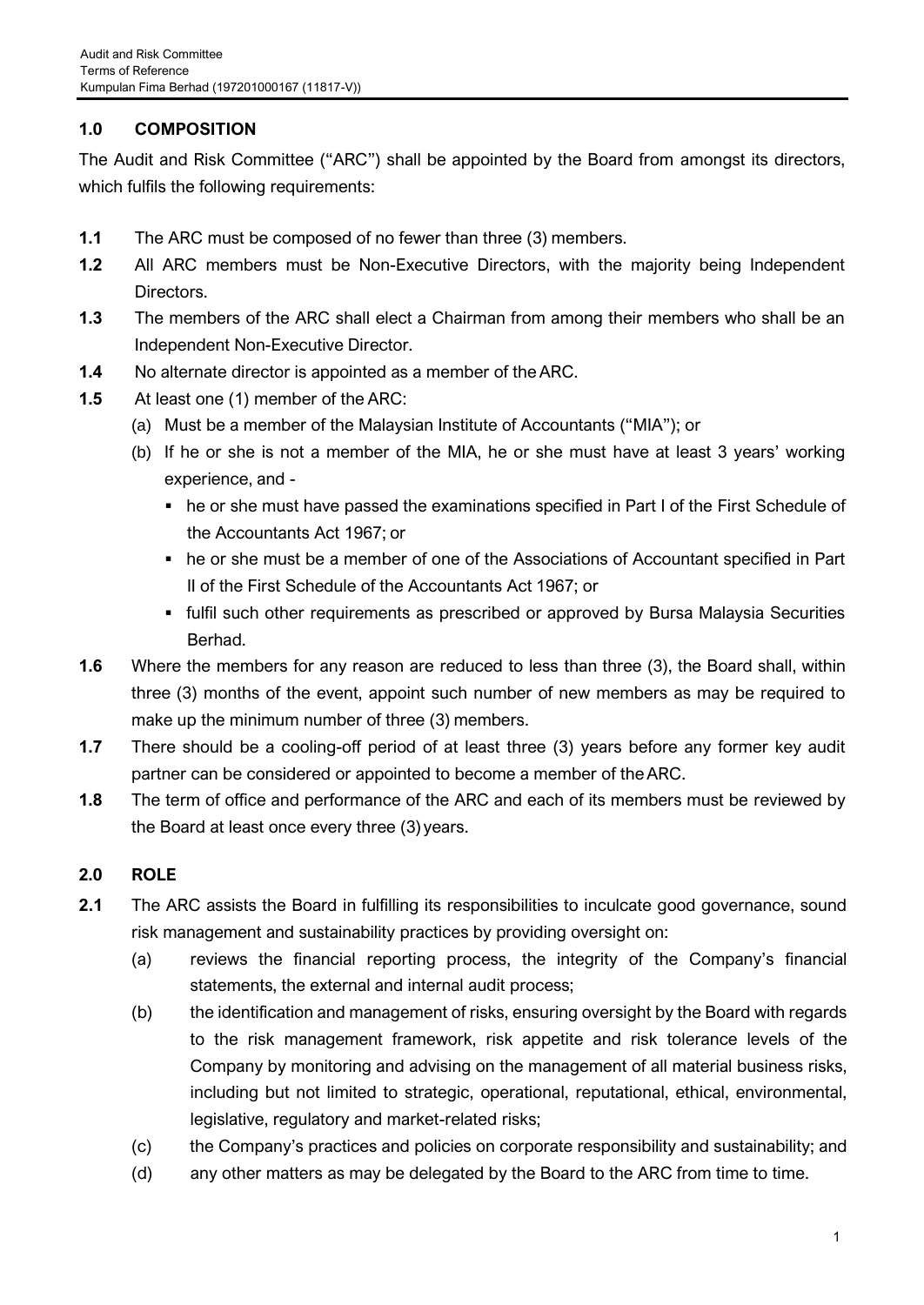- **2.2** The ARC shall have oversight of the Risk Steering Committee and the Group Sustainability Committee.
- **2.3** The Risk Steering Committee will assist the ARC in fulfilling its responsibilities for review and oversight of the Group's risk management and internal control as well as corporate responsibility and sustainability programs.
- **2.4** The ARC shall carry out the following duties set out below:

## **2.4.1 Financial Reporting**

- (a) review the published quarterly and annual financial statements and the management discussion and analysis disclosures, announcements and any other formal announcements relating to financial performance prior to their approval by the Board, focusing particularly on:
	- (i) the integrity of the Company's financial statements, including the strategic report and corporate governance statements relating to audit and risk management;
	- (ii) any changes in accounting policies and practices and to periodically review the appropriateness of the critical accounting policies and the methods of applying those principles and policies;
	- (iii) review significant financial and reporting issues, including related party transactions and conflicts of interests;
	- (iv) major judgmental areas; and
	- (v) compliance with accepted accounting standards and other legal requirements.

## **2.4.2 External Auditors**

- (a) oversee the selection and propose the appointment, re-appointment and removal of the external auditors to the Company's shareholders and obtain their consent to the Board approving the remuneration of the external auditors;
- (b) be responsible for the remuneration and oversight of the work of the external auditors performed for the purpose of the external audit. Such oversight shall include the:
	- selection procedure for the appointment of audit firms;
	- engagement letter;
	- scope of the external audit and external audit plans;
	- external audit fee;
	- audit representation letters from management to the external auditors; and
	- resolution of any disagreements between management and the external auditors regarding financial reporting.
- (c) pre-approve all audit and non-audit services (other than those expressly prohibited by applicable laws, regulations or listing requirements) undertaken by the Company's external auditors;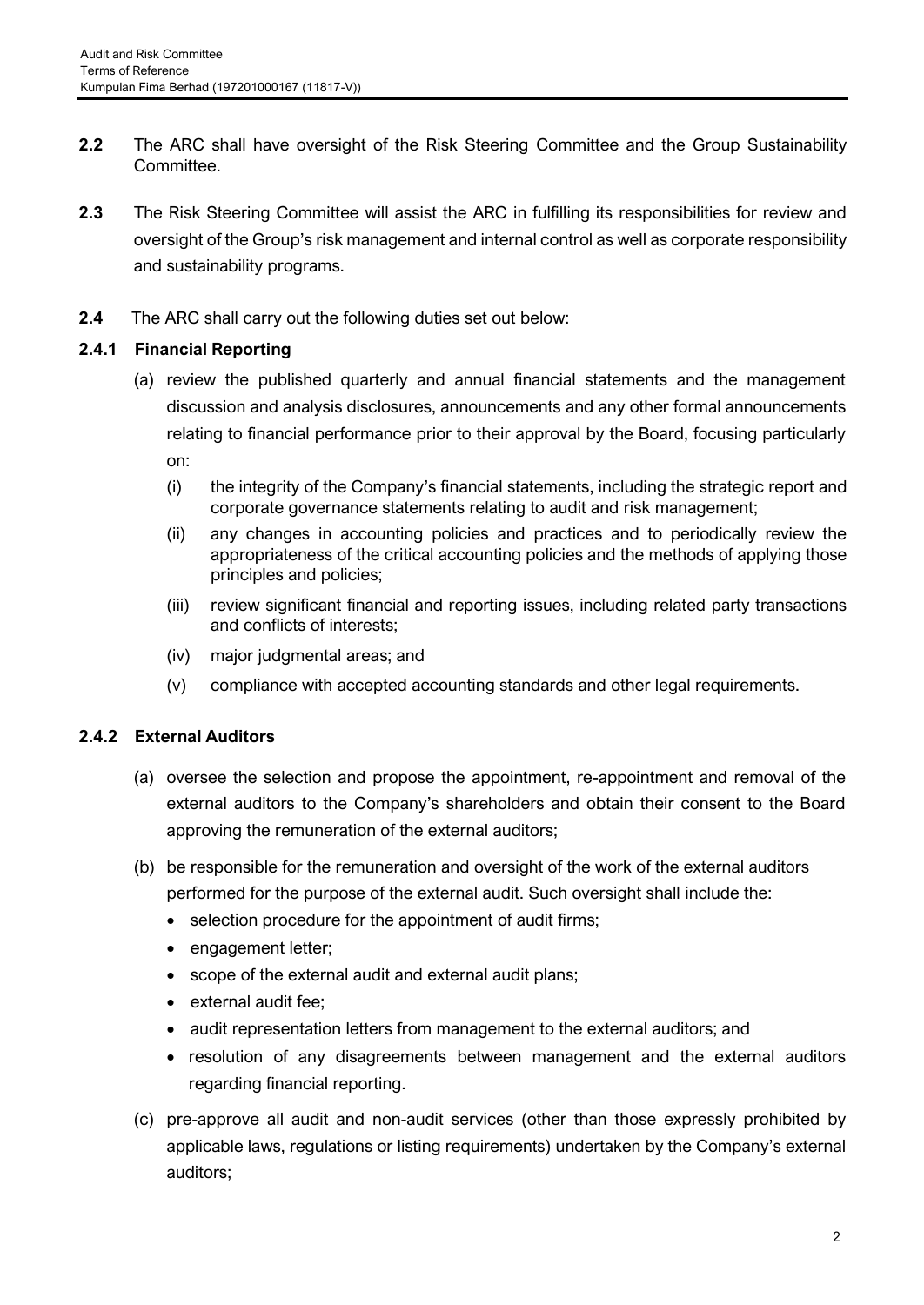- (d) assess annually the audit partner and experience in audit, independence and objectivity of the external auditors and the effectiveness of the external audit process. This review shall include all aspects of the audit services provided by the external auditors and take into consideration relevant professional and regulatory requirements;
- (e) in the event that the Company's external auditor resigns, conduct an investigation to understand the reasons for their resignation and consider whether any action is required;
- (f) recommend to the Board, and keep under review, guidelines for the hiring of employees of the external auditor who was formerly engaged on the external audit; and
- (g) meet privately, at least once annually, with the external auditors.

## **2.4.3 Internal Audit**

- (a) recommend to Board the appointment and/or removal of Head of Group Internal Audit Department ("GIA"), assess GIA's performance on an annual basis and to be satisfied that the internal audit function is independent, adequately resourced and is operating effectively;
- (b) review the Internal Audit Charter and recommend amendments where appropriate;
- (c) in consultation with the Group Managing Director, review and approve the budget (and if applicable remuneration) for the provision of the internal audit function and having regard to the adequacy of the internal audit resources to carry out its responsibilities, including completion of the approved internal audit plan;
- (d) review and approve the internal audit plan and monitor its implementation;
- (e) review internal audit reports and assess whether matters are being managed and rectified in an appropriate and timely manner;
- (f) meet privately, at least once annually, with the Head of GIA;
- (g) where necessary, appoint an external assurance and consulting service providers to carry out and/or undertake a limited scope audit/functions in specific areas where GIA does not possess the necessary expertise in those areas; and
- (h) external assessment on GIA shall be conducted by a qualified independent assessor, whenever the ARC deemed necessary.

## **2.4.4 Internal Control and Risk Management**

- (a) oversee, agree and recommend for Board approval a risk management framework consistent with the agreed Company risk appetite, profile parameters;
- (b) oversee the establishment of processes and procedures for the monitoring and evaluation of the Company's risk management and internal control systems;
- (c) assess the adequacy and effectiveness of the Group's financial and non-financial internal control and risk management activities in relation to the organisation's risk appetite;
- (d) receive and discuss periodic enterprise risk management reports or any other matters which the Risk Steering Committee refers to the ARC; and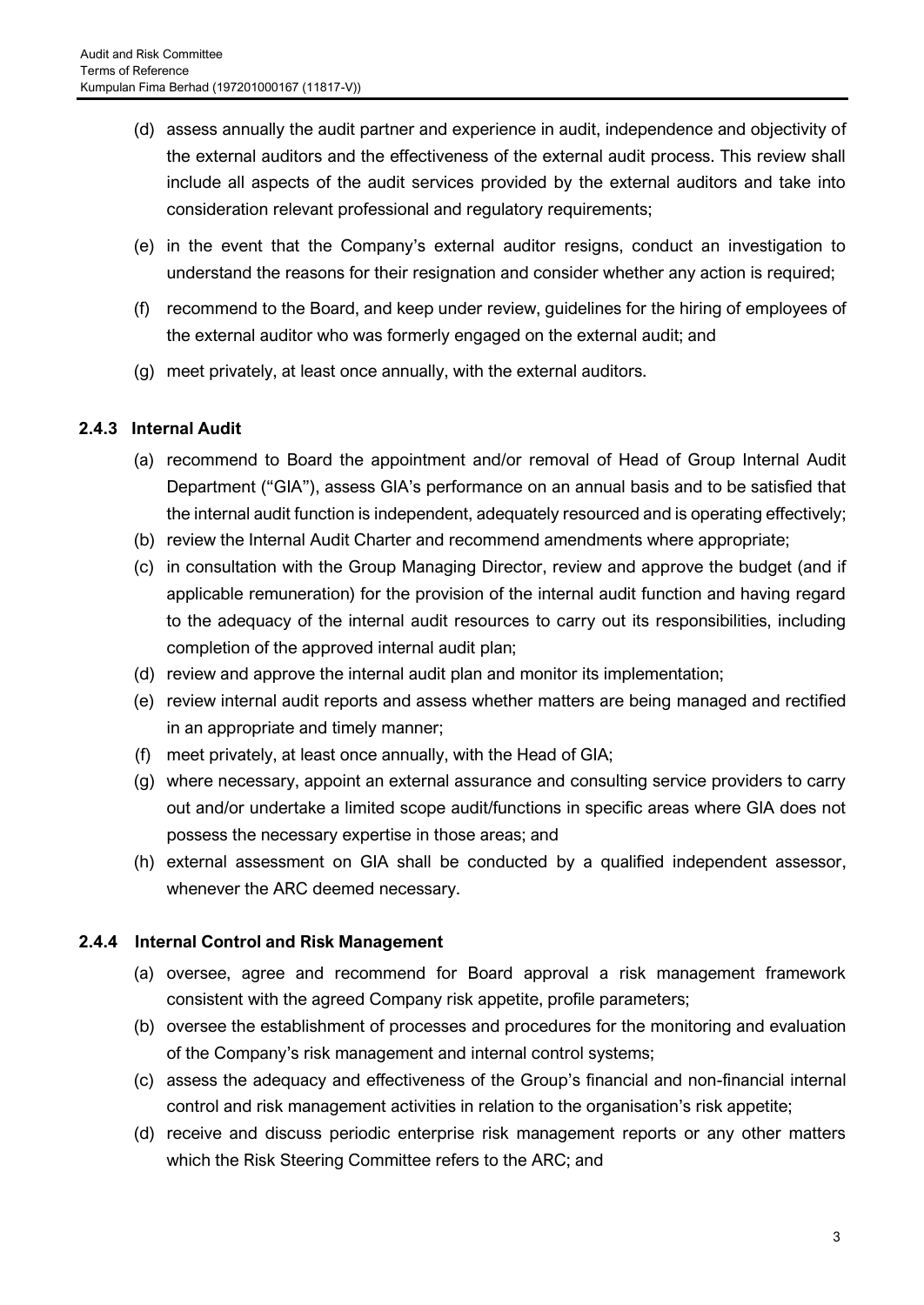(e) to consider major investigation findings on risk management and/or internal control matters as delegated by the Board or on its own initiative and management's response to these findings.

## **2.4.5 Compliance**

- (a) reviewing and assessing the adequacy and integrity of the Group's internal control systems and management information systems, including systems for compliance with applicable laws, rules, directives and guidelines;
- (b) reviewing and assessing the effectiveness of internal processes for ensuring, compliance with the Group's policies and procedures and to oversee the process which ensures that any material breaches of these processes are escalated to the Board;
- (c) reviewing compliance reports prepared by management in relation to the Group's compliance with statutory, legal and other regulatory requirements; and identifying and considering any matters that may have a material impact on the Group's activities, and report on those matters to the Board; and
- (d) obtaining regular updates from management, as appropriate, regarding any material litigation and/or any material risks relating to Group's compliance with statutory requirements.

## **2.4.6 Anti-Bribery and Whistle-blowing**

- (a) oversee the maintenance and adherence to the Group's Anti-Bribery Policy, including its implementation and performance;
- (b) review the implementation and effectiveness of the Group's anti-bribery and anti-corruption controls addressing the Group's key bribery risks. This includes requiring the Risk Steering Committee to regularly update the ARC on areas where suspected bribery attempts commonly occur in, and receiving summary of payments made by the Group in relation to the key bribery risk areas, as reviewed by the Chief Financial Officer;
- (c) ensure GIA includes in its audit plan the review of the Group's anti-bribery framework and effectiveness of anti-bribery controls;
- (d) review how whistle-blowing cases are being handled and investigated including reviewing management reports on allegations/investigations; and
- (e) in cases where the preliminary findings disclose a possible criminal offence, the ARC shall decide if the matter should be referred to the relevant authorities such as the police or the Malaysian Anti-Corruption Commission. In such circumstances, the ARC shall first report the findings together with the recommended course of action to the Board for their attention and approval.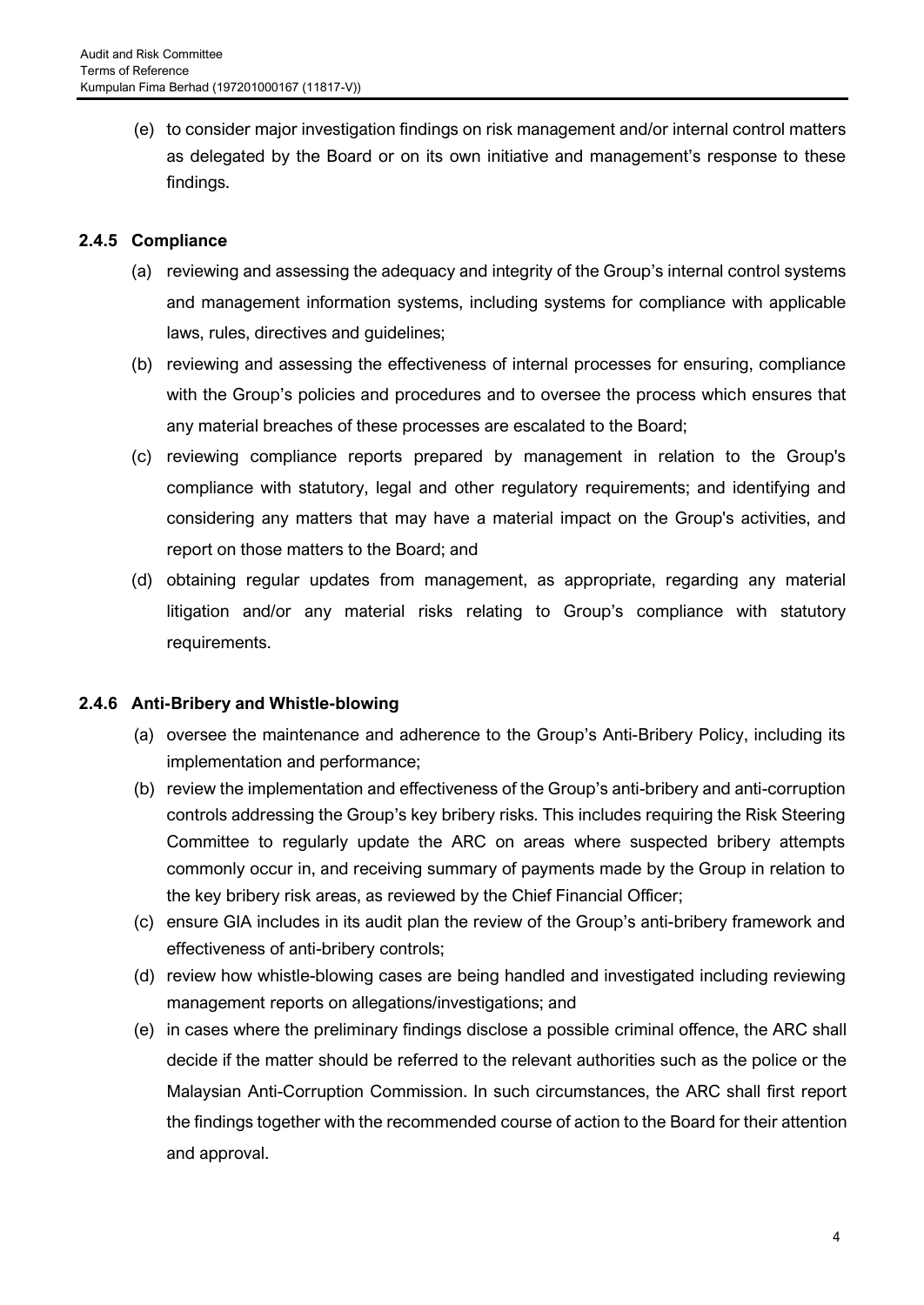## **2.4.7 Sustainability**

- (a) review, oversee and support the management's corporate social responsibility and sustainability, environment, social and governance ("ESG") initiatives and their performance to ensure a coherent and consistent approach is adopted across the Group;
- (b) receive and discuss periodic sustainability or ESG reports or any other matters which the Group Sustainability Committee refers to the ARC; and
- (c) review and recommend for approval the external statements and disclosures made by the Company in relation to sustainability or ESG, including the relevant sections of the Company's Annual Report.
- **2.5** With the Board's approval, the ARC shall be authorized to delegate certain functions to the Risk Steering Committee and/or the Group Sustainability Committee, as the case may be, to support and consistent with the ARC's oversight responsibilities. The Risk Steering Committee and the Group Sustainability Committee shall act within their respective terms of reference and shall report all of their recommendations to the ARC for full deliberation and discussion. The Risk Steering Committee and the Group Sustainability Committee are not authorized to implement its recommendations on behalf of the ARC but shall make the relevant recommendations to the ARC for its consideration and implementation.
- **2.6** The ARC shall review the allocation of Employee Share Scheme ("ESS") to ensure that it is consistent with the approved matrix set out in the ESS Bye-Laws and confirms that allocation is in compliance with the criteria of the said ESS Bye-Laws.

#### **3.0 RIGHTS AND AUTHORITY**

When necessary and reasonable for the performance of its duties, the ARC shall:

- **3.1** have authority to perform the activities required to discharge its responsibilities and to investigate any matter within its terms ofreference.
- **3.2** have the resources which are required to perform its duties.
- **3.3** have full and unrestricted access to any information pertaining to the Group relevant for its purpose.
- **3.4** have direct communication channels and convene meetings with the external auditors and GIA including in private meetings without management present whenever deemed necessary.
- **3.5** be able to obtain legal or other independent professional advice and secure the attendance of outsiders with relevant experience and expertise as deemednecessary.